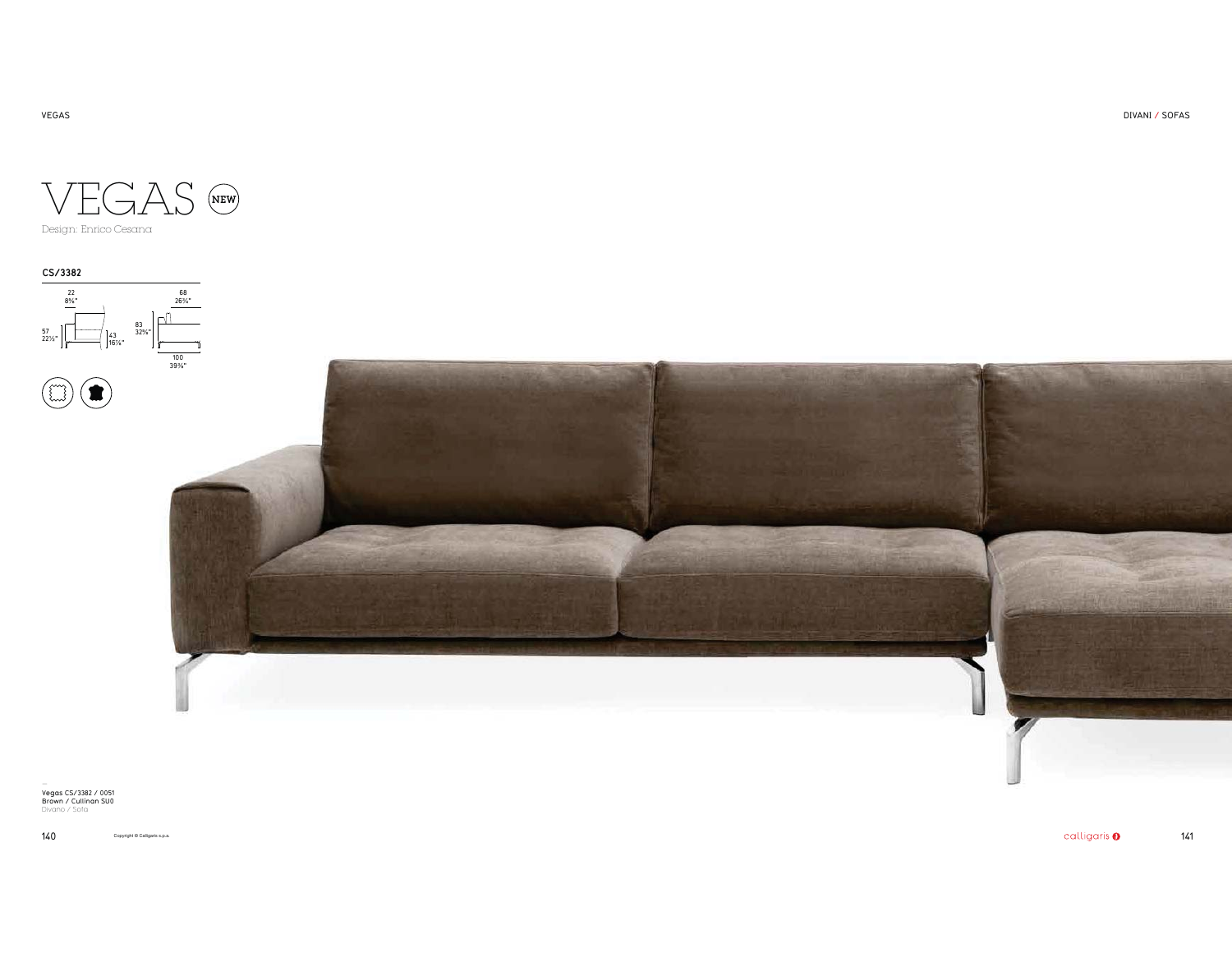Vegas<br>
CS/338/ 7320<br>
Regent SS8<br>
Regent SS8<br>
Pivano / Sofa<br>
Divano / Sofa<br>
Statespra<br>
CS/308<br>
Top/ / The Social Social Contability<br>
Red / Regent SS2<br>
Poul / Ultaman Pin<br>
Centrapides<br>
Poul / The Pinal / Via<br>
Poul Pinal / Vi

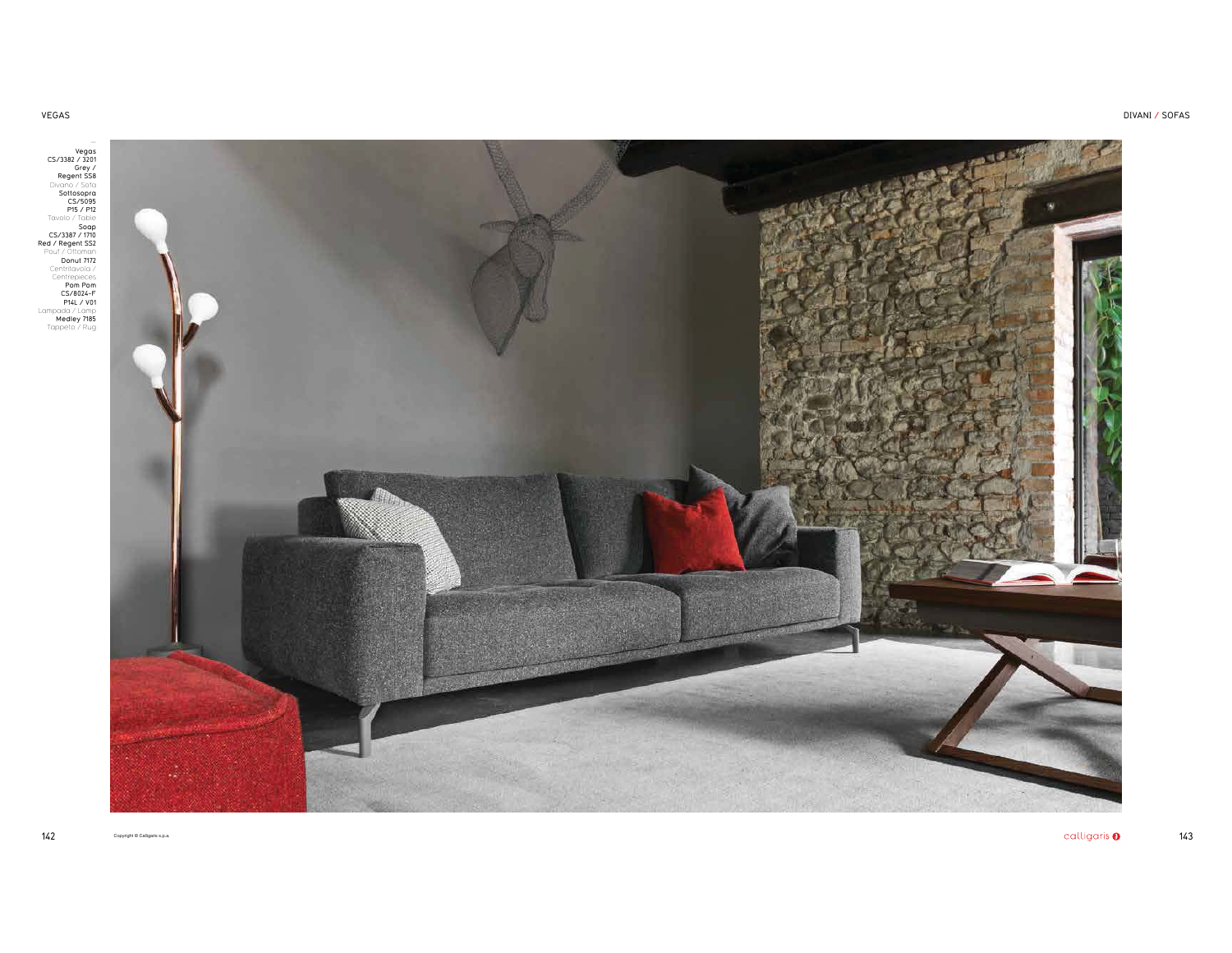

Vegas<br>CS/3382 / 3201<br>Grey /<br>Grey Sampano / Sofa<br>Divano / Sofa<br>CS/5095<br>Pical CS/6053-6<br>Berelt CS/6053-6<br>Secret CS/6053-6<br>Pereltainment unit<br>Soap<br>Regent SS7<br>Regent SS7<br>Regent SS7<br>Pouf / Ottoman<br>Pouf / Ottoman **Donut 7172**<br>Centritavola / Centrepieces<br>**Pom Pom<br>CS/8024-TS<br>Lampada / Lamp<br>Lampada / Lamp<br>Medley 7185<br>Tappeto / Rug** 

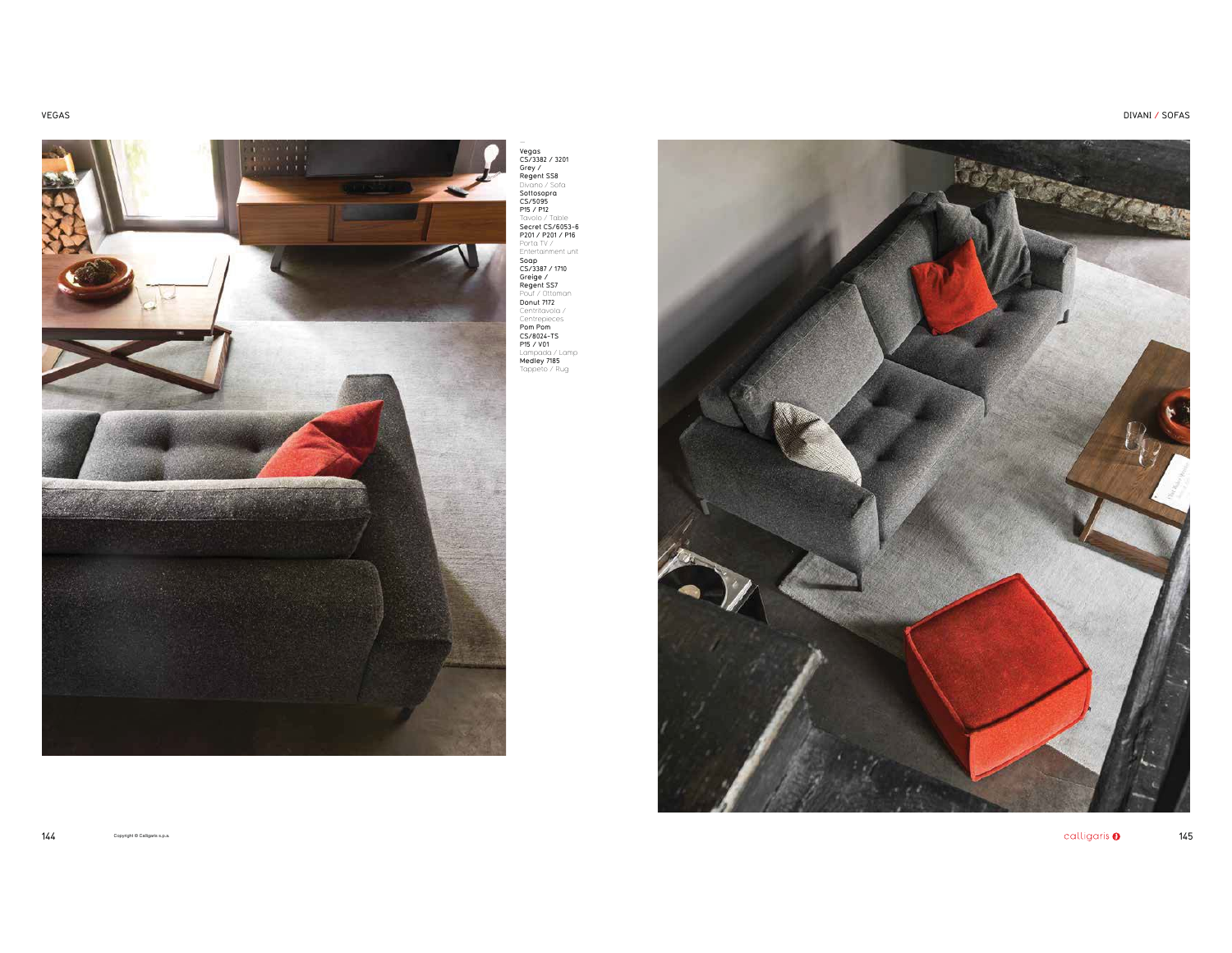VEGAS

— Vegas CS/3382 / 3201 Emotion / Aqua Azul L3Y Divano / Sofa<br> **P94 / P3097**<br>
P94 / P30W<br>
Tavolino /<br>
Coffee table<br>
Hub 7152<br>
Portaoggetti /<br>
Storage boxes<br>
Medley 7185<br>
Tappeto / Rug



DIVANI / SOFAS